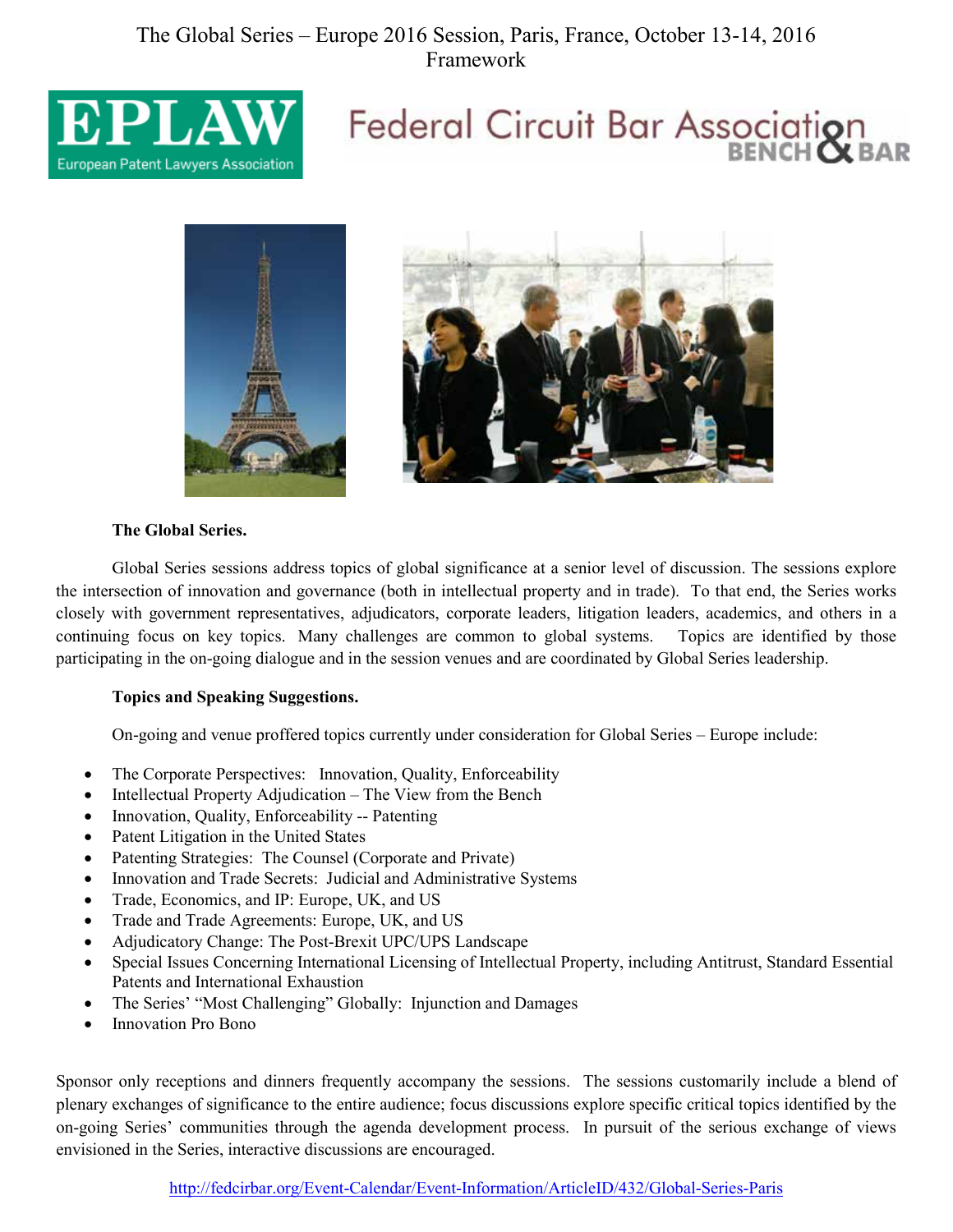#### The Global Series – Europe 2016 Session, Paris, France, October 13-14, 2016 Speakers

European Patent Lawyers Association Federal Circuit Bar Association





www.eplaw.org www.fedcirbar.org

Sabine Agé, Partner, Véron & Associés Avocats Khaled Aifan, European Patent Attorney, Porsche Marco Aleman, Acting Director, Patent Law Division, World Intellectual Property Organization John Allcock, Partner, DLA Piper Roman Bonn, Vice President Intellectual Property, Continental Automotive Gaëlle Bourout, Partner, Cabinet Plasseraud Nicholas Cannella, Partner, Fitzpatrick, Cella, Harper & Scinto Giovanni Casucci, Partner, Bardehle Pagenberg Tina Chappell, Associate General Counsel, Intel Corporation Cass Christenson, Partner, Dentons Peter Chrocziel, Partner, Freshfields Bruckhaus Deringer Sonia Cooper, Senior Patent Attorney, Skype Division at Microsoft Patrick Coyne, Partner, Finnegan, Henderson, Farabow, Garrett & Dunner, LLP T. Andrew Culbert, Partner, Perkins Coie LLP Robert DeBerardine, Chief Intellectual Property Counsel, Johnson & Johnson Etsuo Doi, Partner, Foley & Lardner LLP Gualtiero Dragotti, Partner, DLA Piper Jürgen Dressell, Head of Global Patent Litigation Strategy, Novartis Mareesa Frederick, Partner, Finnegan, Henderson, Farabow, Garrett & Dunner, LLP Mathew Heim, Vice President, Government Affairs & Counsel, Qualcomm Inc. Claudia Frost, Partner, Orrick, Herrington & Sutcliffe LLP Penny Gilbert, Partner, Powell Gilbert Prof. Dr. Heinz Goddar, Boehmert & Boehmert Nick Groombridge, Partner, Paul Weiss Rifkind & Wharton LLP Edgar Haug, Partner, Frommer Lawrence & Haug LLP Dorian Immler, Head of Patents Pharma, Animal Health & Consumer Health, Bayer Intellectual Property GmbH Judy Jennison, Partner, Perkins Coie LLP David Kappos, Partner, Cravath, Swaine & Moore LLP Patrick Keane, Executive Shareholder, Buchanan Ingersoll & Rooney PC Ute Kilger, Patent Attorney, Boehmert & Boehmert David Killough, Assistant General Counsel, Microsoft Corporation Dr. Jürgen Koch, Head of IP, Robert Bosch GmbH Bob Koopman, Chief Economist, World Trade Organization Sandra Kuzmich, Partner, Frommer Lawrence & Haug LLP Otto Licks, Partner, Licks Attorneys Jane Massey Licata, Partner, Licata & Tyrrell P.C. Tim Powell, Partner, Powell Gilbert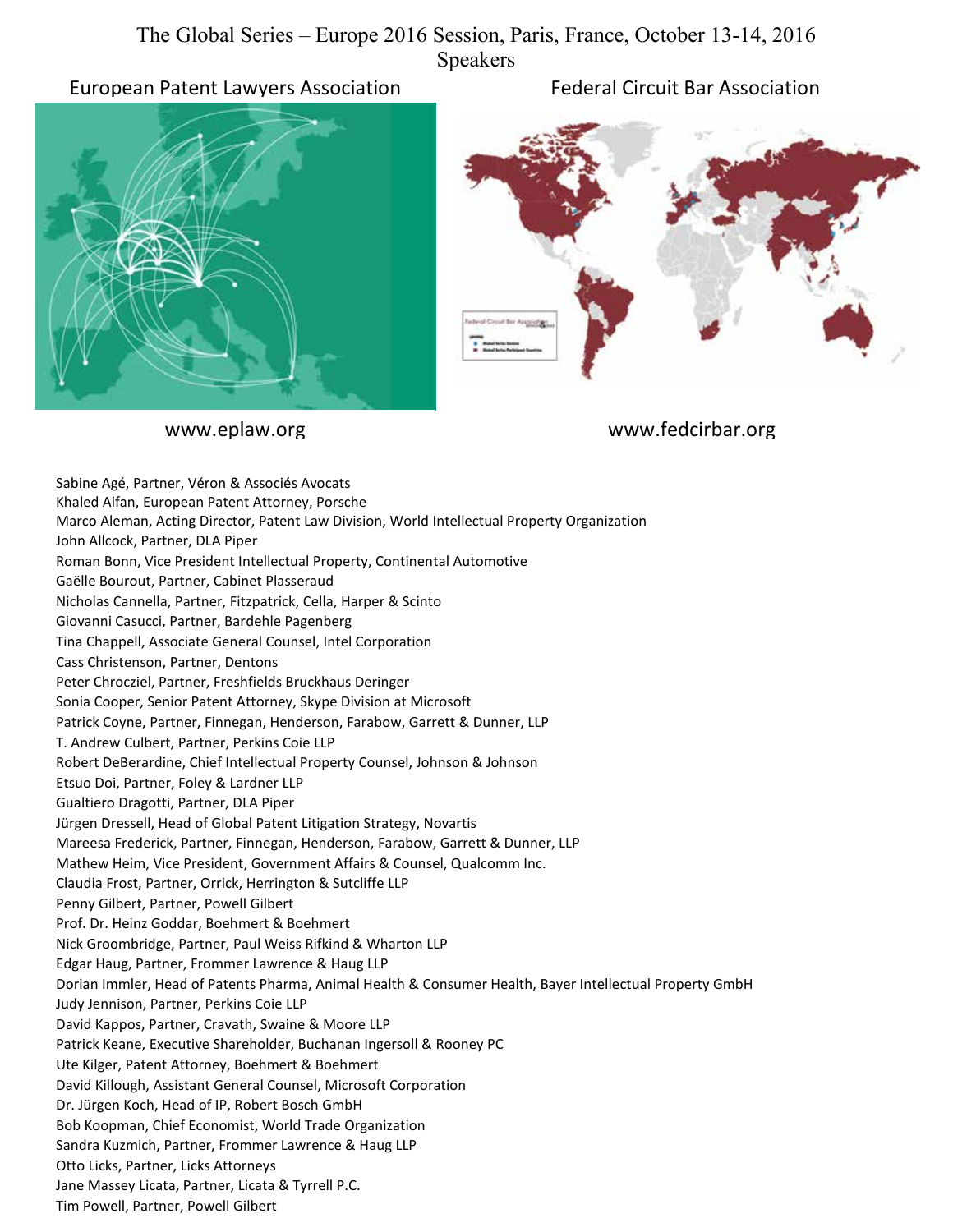#### The Global Series – Europe 2016 Session, Paris, France, October 13-14, 2016 Speakers

David Masson, Partner, Dentons Laura Masurovsky, Partner, Finnegan, Henderson, Farabow, Garrett & Dunner LLP Howard Miller, Partner, Girardi Keese Sandrine Millet, Head, Patent Department, Orange Kevin Mooney, Partner, Simmons-Simmons Matthew Moore, Partner, Latham & Watkins LLP Cyra Nargolwalla, Partner, Cabinet Plasseraud Deanna Okun, Partner, Adduci Mastriani & Schaumberg LLP Seong-soo Park, Kim & Chang Corey Salsberg, Vice President, Global Head IP Affairs, Novartis International AG Matthias Schneider, Senior Licensing Manager, Patents Electrics/Electronics, Audi AG Adrian Smith, Partner, Simmons-Simmons Jonathan Spadt, Chief Executive Officer, RatnerPrestia Robert Stoll, Partner, Drinker Biddle & Reath LLP Eva Thörner, Associate, Hoyng Rokh Monegier Ralf Uhrich, Patent Litigation Counsel, Google Inc. Jamie Underwood, Partner, Alston & Bird LLP Naboth van Den Broek, Partner, Wilmer Cutler Pickering Hale and Dorr LLP Pierre Véron, Partner, Véron & Associés Avocats Bryan Vogel, Partner, Robins Kaplan LLP Jayashree Watal, Counsellor, Intellectual Property Division, World Trade Organization



Judge Klaus Bacher, Federal Court of Justice, Germany Edouard Bourcieu, Directorate General Trade, European Union Max Brunner, Chargé de Mission JUB, General Secretariat, European and International Affairs, French Ministry of Justice Circuit Judge Raymond Chen, United States Court of Appeals for the Federal Circuit Judge Marie Courboulay, Paris Regional Court Circuit Judge Timothy Dyk, United States Court of Appeals for the Federal Circuit Charles Eloshway, Senior Patent Counsel. Office of Policy and External Affairs, United States Patent and Trademark Office Neil Feinson, International Policy Director, Intellectual Property Office, United Kingdom Margot Froehlinger, Principal Director. Patent Law and Multilateral Affairs. European Patent Office Judge Rodney Gilstrap, United States District Court for the Eastern District of Texas Presiding Judge Alain Girardet, French Court of Cassation Judge Klaus Grabinski, Federal Court of Justice, Germany Sarah Harris, General Counsel, United States Patent and Trademark Office Rt. Honorable Professor Sir Robin Jacob, Court of Appeals of England and Wales Judge Lord Justice Kitchin, Court of Appeal, United Kingdom Scott Kieff, Commissioner, United States International Trade Commission Circuit Judge Kimberly Moore, United States Court of Appeals for the Federal Circuit Circuit Judge Kathleen O'Malley United States Court of Appeals for the Federal Circuit Chief Judge Sharon Prost, United States Court of Appeals for the Federal Circuit Alexander Ramsay, Chairman of the UPC Preparatory Committee, European Patent Office Circuit Judge Jimmie Reyna, United States Court of Appeals for the Federal Circuit

Pedro Velasco-Martins, Deputy Head of Unit, Intellectual Property and Public Procurement, EU Commission